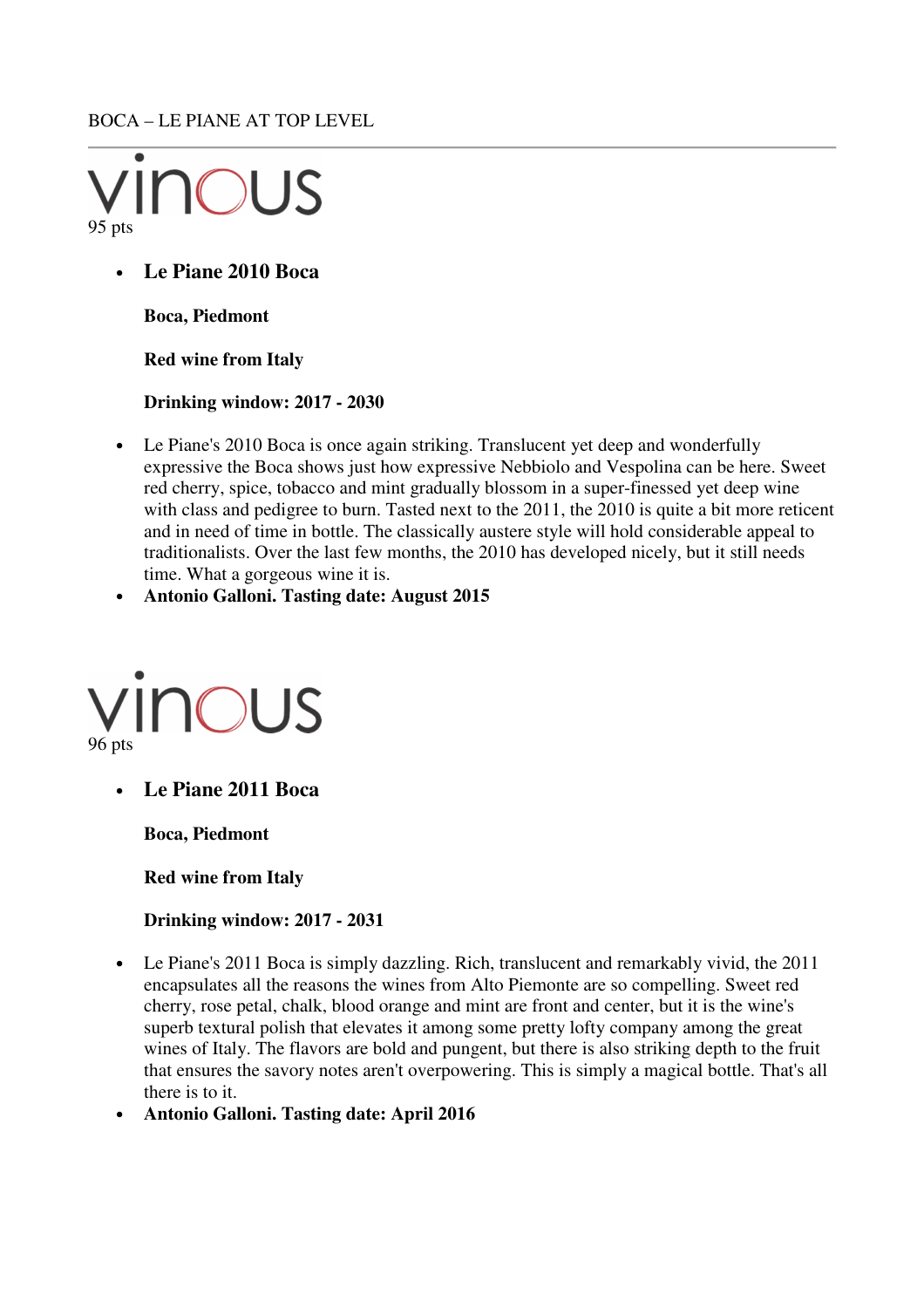# VINOUS

### • **Le Piane 2011 Mimmo Vino Rosso**

**Boca, Piedmont** 

**Red wine from Italy** 

#### **Drinking window: 2016 - 2021**

• Le Piane's 2011 Mimmo Vino Rosso, a blend of Nebbiolo, Croatina and Vespolina, is quite deep in the glass. Sweet tobacco, mint, dried cherry and smoke are pushed forward in a powerful Nebbiolo-based wine with considerable appeal today and the structure to age. With time in the glass, the 2011 opens up beautifully.

• **Antonio Galloni. Tasting date: August 2015** 



#### • **Le Piane 2012 Piane Vino Rosso (formerly Colline Novaresi)**

**Boca, Piedmont** 

**Red wine from Italy** 

**Drinking window: 2016 - 2024** 

- The 2012 Piane Vino Rosso (formerly Colline Novaresi) is deep, powerful and intense, almost unusually so for a Croatina-based wine. Plum, black stone fruit, licorice and smoke meld together in a pliant, resonant red full of personality. Hints of sweet herb and tobacco emerge on the finish, but this is a distinctly deep wine that will require time in bottle to develop its full range of aromatics. Tasted from barrel.
- **Antonio Galloni. Tasting date: August 2015**